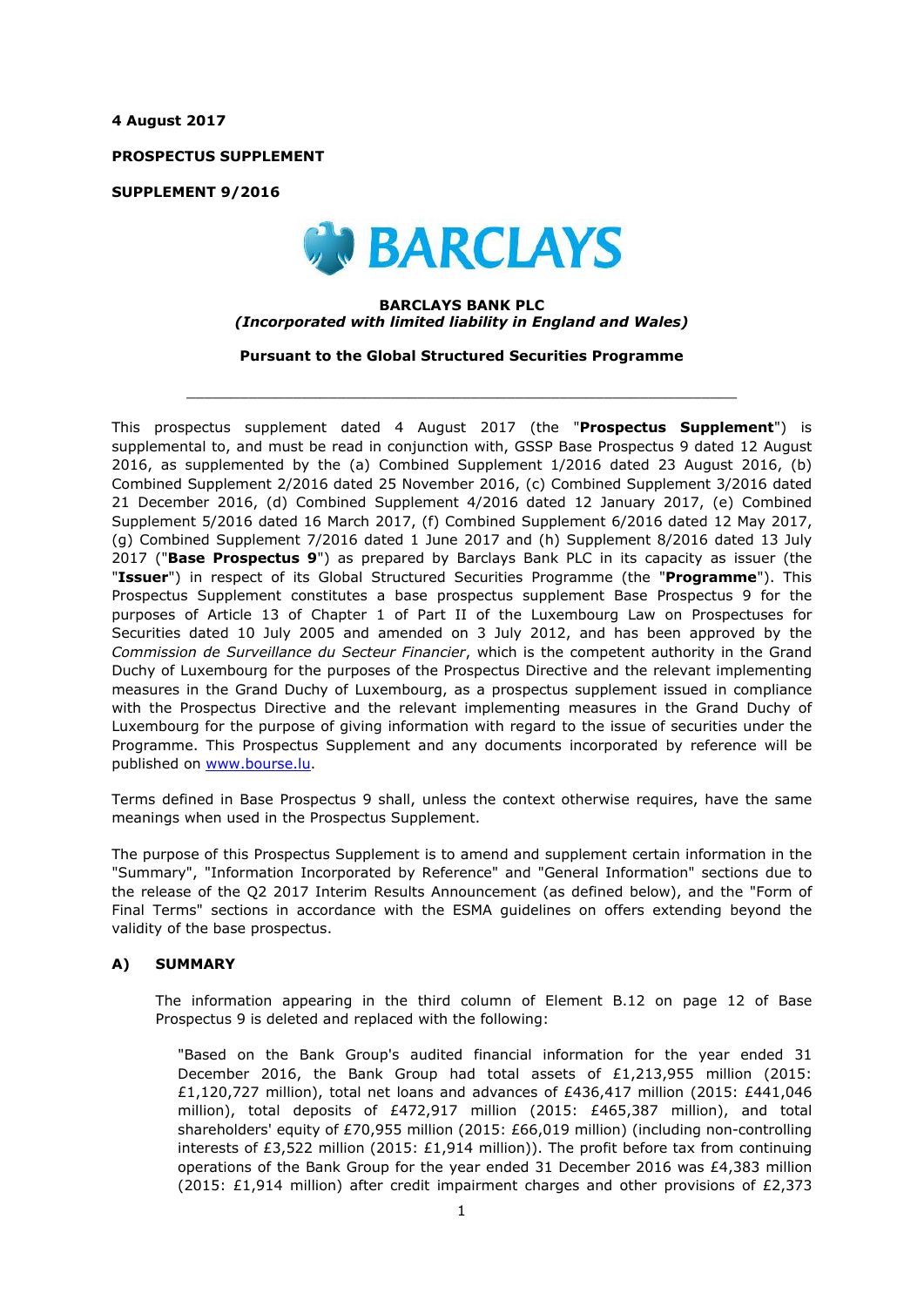million (2015: £1,762 million). The financial information in this paragraph is extracted from the audited consolidated financial statements of the Issuer for the year ended 31 December 2016.

Based on the Bank Group's unaudited financial information for the six months ended 30 June 2017, the Bank Group had total assets of £1,136,867 million (30 June 2016: £1,351,958 million), total net loans and advances of £427,980 million (30 June 2016: £473,962 million), total deposits of £488,162 million (30 June 2016: £500,919 million), and total shareholders' equity of £66,167 million (30 June 2016: £69,599 million) (including non-controlling interests of £84 million (30 June 2016: £2,976 million). The profit before tax from continuing operations of the Bank Group for the six months ended 30 June 2017 was £2,195 million (30 June 2016: £3,017 million) after credit impairment charges and other provisions of £1,054 million (30 June 2016: £931 million). The financial information in this paragraph is extracted from the unaudited consolidated interim financial statements of the Issuer for the six months ended 30 June 2017.

Not Applicable: there has been no significant change in the financial or trading position of the Bank Group since 30 June 2017.

There has been no material adverse change in the prospects of the Issuer since 31 December 2016."

# **B) INFORMATION INCORPORATED BY REFERENCE**

The section "Information Incorporated by Reference" on pages 98 to 102 of Base Prospectus 9 shall be updated by:

- i) adding the following documents (the "**Documents**", each a "**Document**") to the list of source documents in paragraph 1 (*Source documents*).
	- (1) the joint unaudited interim results announcement of Barclays PLC and the Issuer as filed with the SEC on Form 6-K on 28 July 2017 in respect of the six months ended 30 June 2017 (the "**Q2 2017 Interim Results Announcement**"); and
	- (2) Supplement 1/2017 dated 3 August 2017 to the Registration Document 4/2017 dated 1 June 2017 ("**Supplement 1/2017**").
- ii) adding the following page references in respect of the Q2 2017 Interim Results Announcement and Supplement 1/2017 to the cross-reference lists in paragraph 2 (*Information incorporated by reference*):

### *From the Q2 2017 Interim Results Announcement*

| Exhibit 99.1 - Results of Barclays PLC Group as of, and | Pages $i - 113$ of |
|---------------------------------------------------------|--------------------|
| for the six months ended, 30 June 2017                  | Exhibit 99.1       |
| <b>Notes</b>                                            | Pages I to x       |
| Performance Highlights                                  | Pages 1 to 2       |
| Group Performance Review                                | Pages 3 to 5       |
| <b>Results by Business</b>                              |                    |
| Barclays UK                                             | Pages 6 to 8       |
| Barclays International                                  | Pages 9 to 11      |
| Head Office                                             | Page 12            |
| Barclays Non-Core                                       | Pages 13-15        |
| Discontinued Operation Results                          | Pages 16 to 17     |
| Quarterly Results Summary                               | Pages 18 to 20     |
| Quarterly Core Results by Business                      | Pages 21 to 25     |
| <b>Performance Management</b>                           |                    |
| Margins and balances                                    | Page 26            |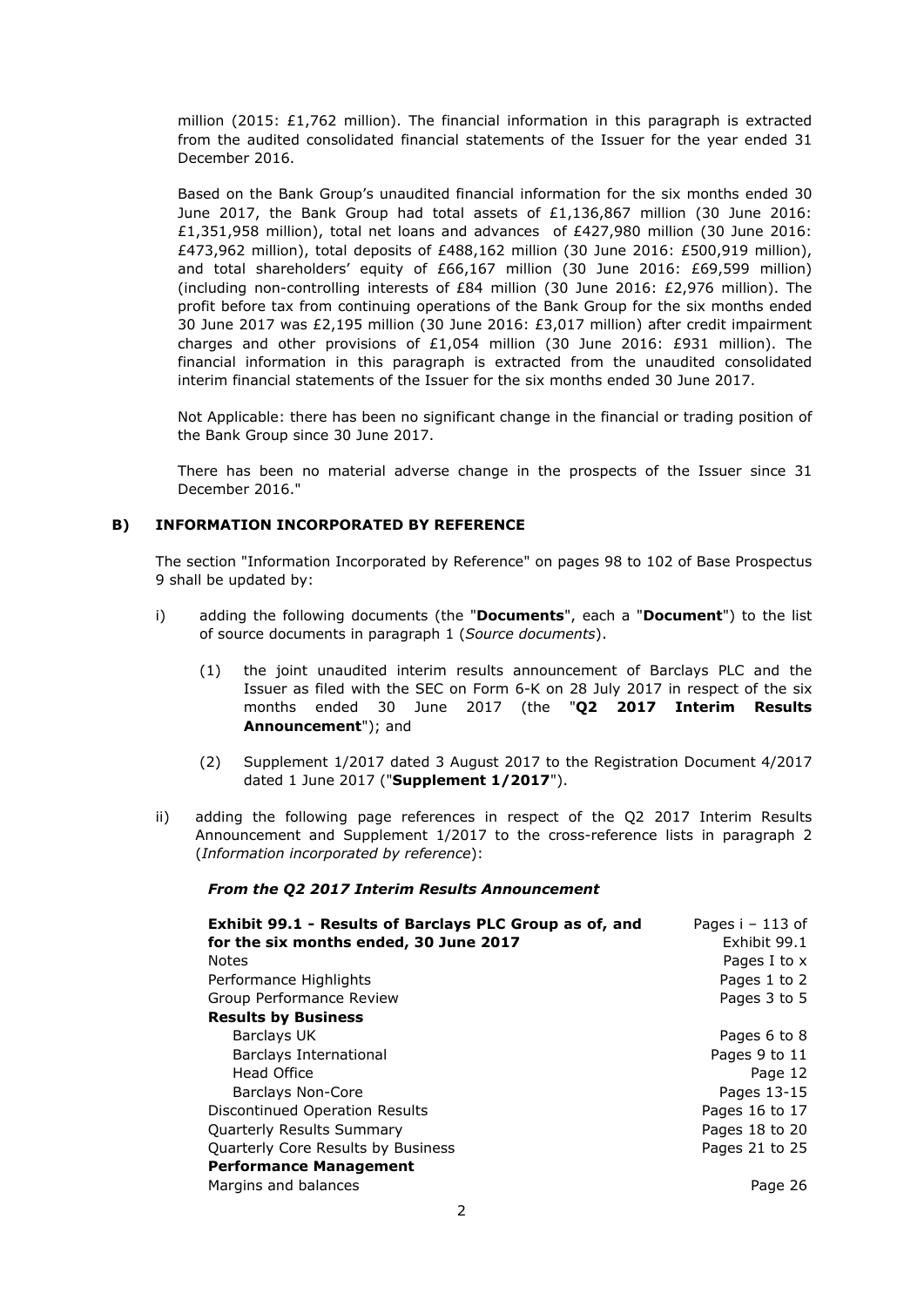#### **Risk Management**

| Overview                                               | Page 27           |
|--------------------------------------------------------|-------------------|
| Credit Risk                                            | Pages 28 to 33    |
| Market Risk                                            | Page 34           |
| Treasury and Capital Risk                              | Pages 35 to 45    |
| <b>Condensed Consolidated Financial Statements</b>     | Pages 46 to 51    |
| <b>Financial Statement Notes</b>                       | Pages 52 to 87    |
| Appendix: Non-IFRS Performance Measures                | Pages 88 to 92    |
| Shareholder Information                                | Page 93           |
| Glossary of terms                                      | Pages 94 to 113   |
| Exhibit 99.2 - Unaudited consolidated<br>summary       | Pages 4 to 11 of  |
| financial statements of Barclays Bank PLC as of, and   | Exhibit 99.2      |
| for the six months ended, 30 June 2017                 |                   |
| <b>Condensed Consolidated Financial Statements</b>     |                   |
| Condensed Consolidated Income Statement (Unaudited)    | Page 4            |
| Condensed Consolidated Statement of Comprehensive      | Page 5            |
| Income (Unaudited)                                     |                   |
| Condensed Consolidated Balance Sheet (Unaudited)       | Page 6            |
| Condensed Consolidated Statement of Changes in Equity  | Pages 7 to 8      |
| (Unaudited)                                            |                   |
| Condensed<br>Consolidated<br>Flow<br>Cash<br>Statement | Page 9            |
| (Unaudited)                                            |                   |
| <b>Financial Statement Notes</b>                       |                   |
| Basis of Preparation                                   | Page 10           |
| Non-controlling Interests                              | Page 11           |
| Dividends                                              | Page 11           |
| Called Up Share Capital                                | Page 11           |
| <b>Other Equity Instruments</b>                        | Page 11           |
| Exhibit 99.4 - A table setting out the issued share    | Page 1 of Exhibit |
| capital of Barclays Bank PLC and its consolidated      | 99.4              |
| subsidiaries' total shareholders' equity, indebtedness |                   |
| and contingent liabilities as at 30 June 2017          |                   |

### *From Supplement 1/2017*

| Risk Factors             | Pages 1 to 3 |
|--------------------------|--------------|
| The Issuer and the Group | Pages 5 to 6 |

Only information listed in the cross-reference lists above is incorporated by reference into Base Prospectus 9.

The information incorporated by reference that is not included in the cross-reference list, is considered as additional information and is not required by the relevant schedules of **Commission Regulation (EC) No 809/2004**.

The information incorporated by reference, either expressly or implicitly, into a Document does not form part of this Prospectus Supplement and/or Base Prospectus 9.

Information in a Document which is not incorporated by reference into Base Prospectus 9 is either not relevant for the investor or is covered elsewhere in Base Prospectus 9.

## **C) FORM OF FINAL TERMS**

The section "Form of Final Terms" on pages 308 to 335 of Base Prospectus 9 is updated by inserting a new fourth paragraph on the front cover on page 308 as follows: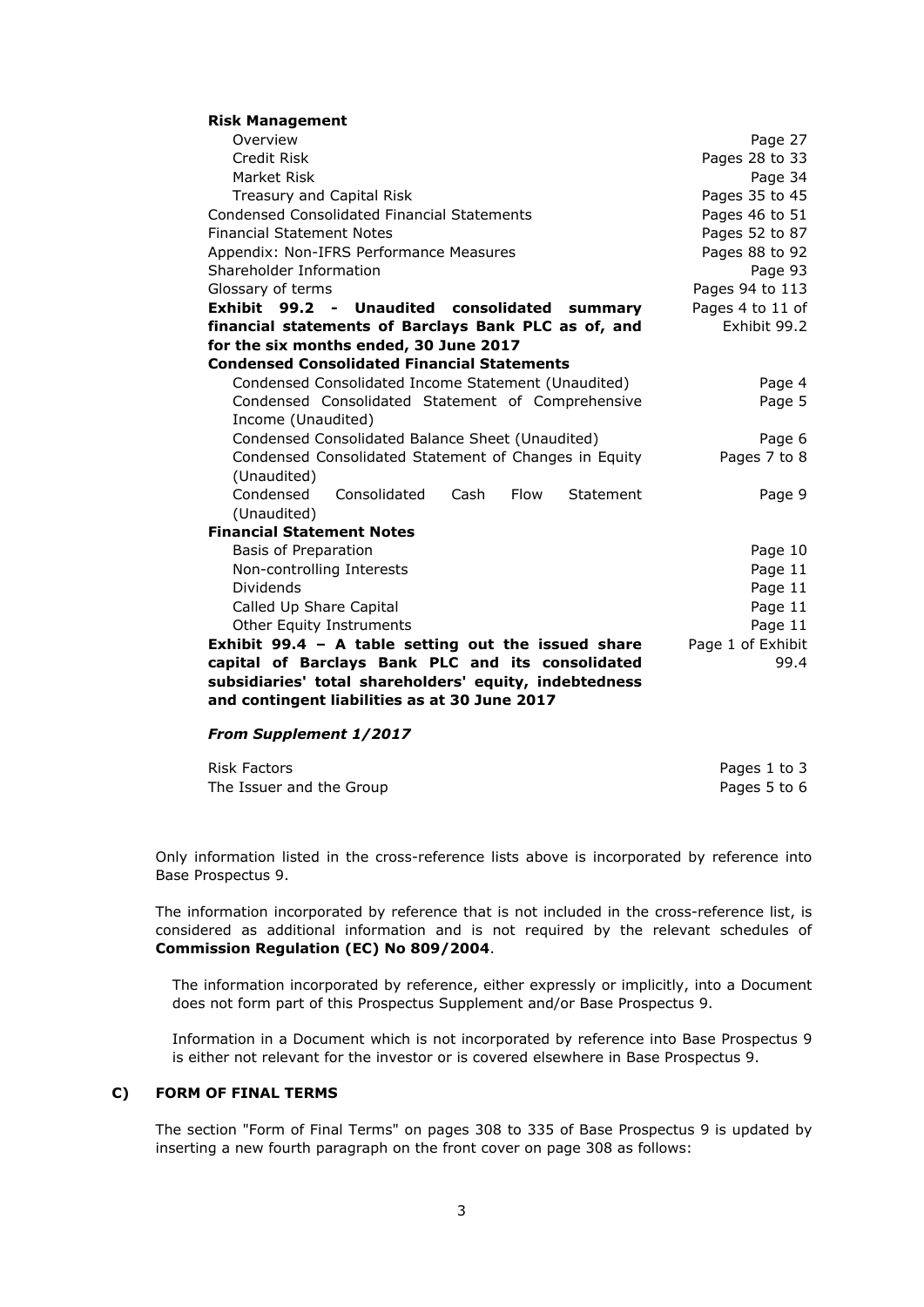"[The Base Prospectus expires on 12 August 2017. The new base prospectus (the "**2017 GSSP Base Prospectus 9") will be valid from and including**  $\bullet$  **and will be published on** Luxembourg Stock Exchange's website and the website of the Issuer *https://www.home.barclays/prospectuses-and-documentation/structured-*

*securities/prospectuses.html*. Following expiry of the Base Prospectus the offering of the Securities will continue under the 2017 GSSP Base Prospectus 9. The terms and conditions of the securities from the Base Prospectus will be incorporated by reference into the 2017 GSSP Base Prospectus 9 and will continue to apply to the Securities.]"

## **D) GENERAL INFORMATION**

The section "General Information" on pages 402 to 406 of Base Prospectus 9 is updated by:

i) Deleting the sentence under "Significant Change Statement" on page 402 of Base Prospectus 9 and replacing it with the following:

> "There has been no significant change in the financial or trading position of the Bank Group since 30 June 2017."

ii) Deleting the information set out under "Legal Proceedings" on page 402 of Base Prospectus 9 and replacing it with the following:

> "Save as disclosed under Note 13 (*Provisions*) and Note 19 (*Legal, competition and regulatory matters*) to the consolidated interim financial statements of Barclays PLC as set out on page 70 and pages 74 to 85 respectively, of the Q2 2017 Interim Results Announcement there are no governmental, legal or arbitration proceedings (including any such proceedings which are pending or threatened of which the Issuer is aware), which may have or have had during the 12 months preceding the date of this Base Prospectus, a significant effect on the financial position or profitability of the Issuer and/or the Bank Group."

To the extent that there is any inconsistency between (a) any statement in this Prospectus Supplement (in relation to Base Prospectus 9) and (b) any other statement in, or incorporated by reference in Base Prospectus 9, the statements in (a) above shall prevail.

The Q2 2017 Results Announcement may be inspected during normal business hours at the registered office of the Issuer or at https://www.home.barclays/barclays-investorrelations/results-and-reports/results.html.

The Supplement 1/2017 may be inspected during normal business hours at the registered office of the Issuer or at https://www.home.barclays/prospectuses-and-documentation/structuredsecurities/prospectuses.html.

In accordance with Article 13 paragraph 2 of Luxembourg Law, investors who have agreed to purchase or subscribe for Securities before this Prospectus Supplement was published have the right, exercisable within two working days after the date on which this Prospectus Supplement is published, to withdraw their acceptances. This right is exercisable up to, and including 8 August 2017. Investors should contact the distributor from which they agreed to purchase or subscribe the Securities in order to exercise their withdrawal rights.

References to Base Prospectus 9 shall hereafter mean such Base Prospectus 9 as supplemented by this Prospectus Supplement. The Issuer has taken all reasonable care to ensure that the information contained in Base Prospectus 9, as supplemented by this Prospectus Supplement is, to the best of its knowledge, in accordance with the facts and contains no omission likely to affect its import and accepts responsibility accordingly. Save as disclosed in this Prospectus Supplement, no significant new factor, material mistake or inaccuracy relating to the information included in Base Prospectus 9 is capable of affecting the assessment of securities issued pursuant to Base Prospectus 9 has arisen or been noted, as the case may be, since the publication of Base Prospectus 9 (as supplemented at the date hereof) by the Issuer.